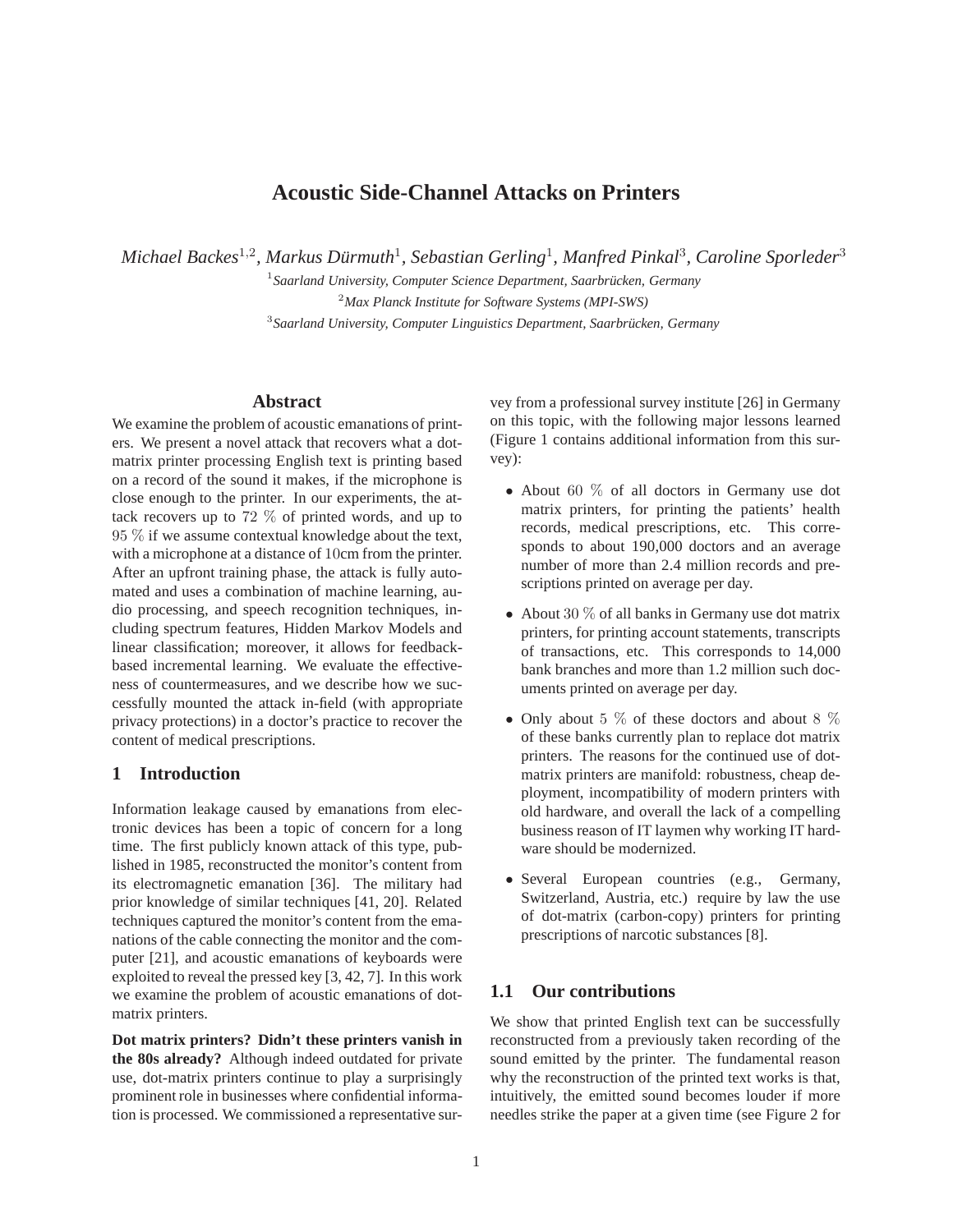| DOCTORS $(n=541$ ASKED)                 |         | BANKS $(n=524$ ASKED)                    |          |  |  |
|-----------------------------------------|---------|------------------------------------------|----------|--|--|
| Use dot-matrix printers                 | 58.4 %  | Use dot-matrix printers                  | $30.0\%$ |  |  |
| - for general prescriptions             | 79.4 %  | - for bank statement printers            | 29.9%    |  |  |
| - for other usages                      | 84.5 %  | - for other usages                       | 83.4%    |  |  |
| Printer placed in proximity of patients | 72.2 %  | Printer placed in proximity of customers | 83.4 %   |  |  |
| Replacement planned                     | $4.7\%$ | Replacement planned                      | $8.3\%$  |  |  |

Figure 1: Main results of the survey on the usage of dot-matrix printers in doctor's practices and banks [26]. Other printer usages reported in the survey comprise: "certificate of incapacity for work, transferal to another doctor, hospitalization, and receipts" for doctors, and "account book, PIN numbers for online banking, supporting documents, ATMs" for banks.



Figure 2: Print-head of an Epson LQ-300+II dot-matrix printer, showing the two rows of needles.

a typical setting of 24 needles at the printhead). We verified this intuition and we found that there is a correlation between the number of needles and the intensity of the acoustic emanation (see Figure 3). We first conduct a training phase where words from a dictionary are printed, and characteristic sound features of these words are extracted and stored in a database. We then use the trained characteristic features to recognize the printed English text. (Training and recognition on a letter basis, similar to [42], seems more appealing at first glance since it naturally comprises the whole vocabulary. However, the emitted sound is strongly blurred across adjacent letters, rendering a letter-based approach much poorer than the word-based approach, even if spell-checking is used, see below).

This task is not trivial. Major challenges include: (i) Identifying and extracting sound features that suitably capture the acoustic emanation of dot-matrix printers; (ii) Compensating for the blurred and overlapping features that are induced by the substantial decay time of the emanations; (iii) Identifying and eliminating wrongly recognized words to increase the overall percentage of correctly identified words (recognition rate).

**Overview of the approach.** Our work addresses these challenges, using a combination of machine learning techniques for audio processing and higher-level information about document coherence. Similar techniques are used in language technology applications, in particular in automatic speech recognition.

First, we develop a novel feature design that borrows from commonly used techniques for feature extraction in speech recognition and music processing. These techniques are geared towards the human ear, which is limited to approx. 20 kHz and whose sensitivity is logarithmic in the frequency; for printers, our experiments show that most interesting features occur above 20 kHz, and a logarithmic scale cannot be assumed. Our feature design reflects these observations by employing a sub-band decomposition that places emphasis on the high frequencies, and spreading filter frequencies linearly over the frequency range. We further add suitable smoothing to make the recognition robust against measurement variations and environmental noise.

Second, we deal with the decay time and the induced blurring by resorting to a word-based approach instead of decoding individual letters. A word-based approach requires additional upfront effort such as an extended training phase (as a word-based dictionary is larger), and it does not permit us to increase recognition rates by using, e.g., spell-checking. Recognition of words based on training the sound of individual letters (or pairs/triples of letters), however, is infeasible because the sound emitted by printers blurs too strongly over adjacent letters. (Even words that differ considerably on the letter basis may yield highly similar overall sound features, which complicates the subsequent post-processing, see below.) This complication was not present in earlier work on acoustic emanations of keyboards, since the time between two consecutive keystrokes is always large enough that blurring was not an issue [42].

Third, we employ speech recognition techniques to increase the recognition rate: we use Hidden Markov Models (HMMs) that rely on the statistical frequency of sequences of words in English text in order to rule out in-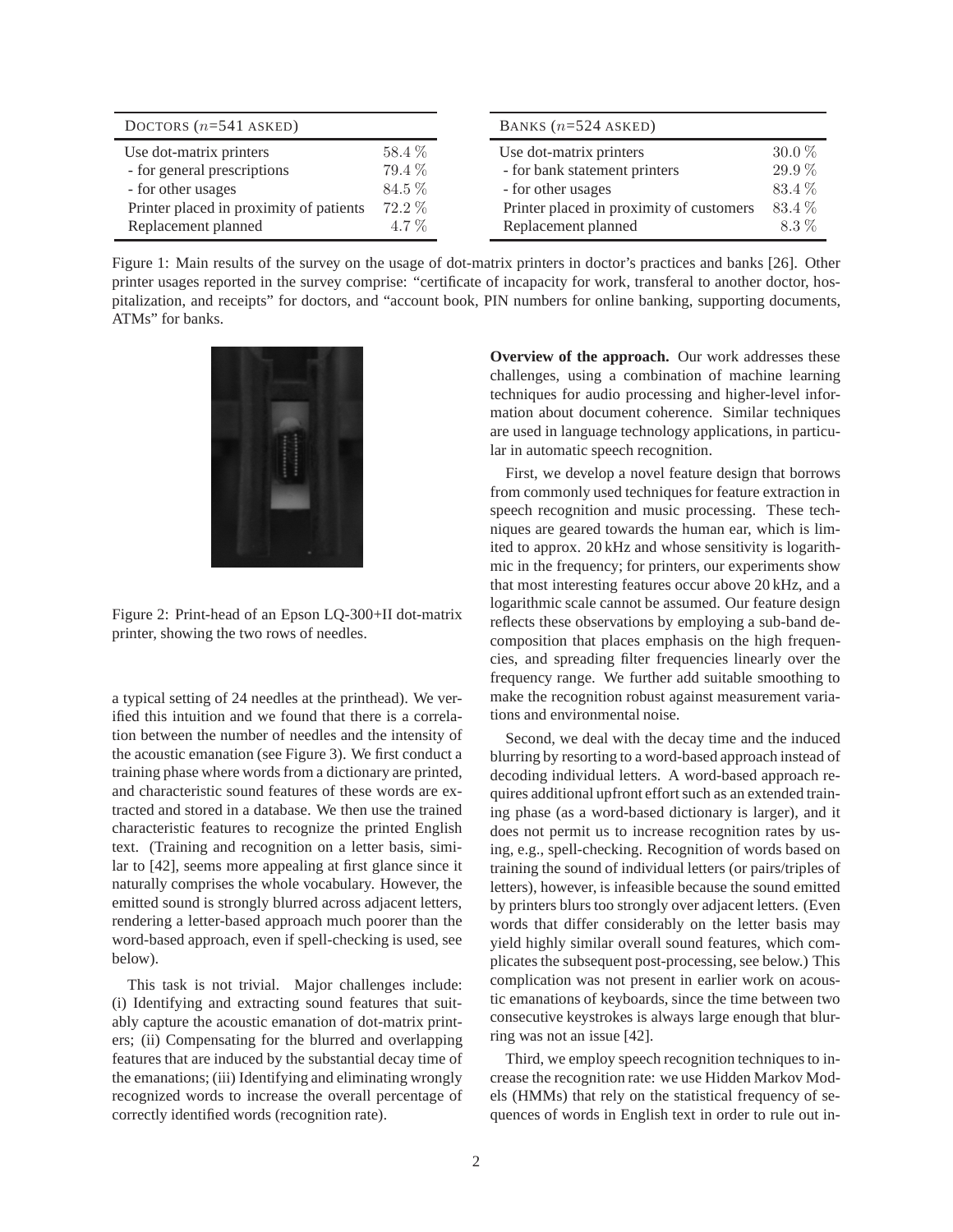

Figure 3: Graph showing the correlation between the number of needles striking the ribbon and the measured acoustic intensity.

correct word combinations. The presence of strong blurring, however, requires the use of at least 3-grams on the words of the dictionary to be effective, causing existing implementations for this task to fail because of memory exhaustion. To tame memory consumption, we implemented a delayed computation of the transition matrix that underlies HMMs, and in each step of the search procedure, we adaptively removed the words with only weakly matching features from the search space.

**Experiments, underlying assumptions and limitations.** Before we describe our experiments, let us be clear about the underlying assumptions that render our approach possible. (i) The microphone (or bug) has to be (surreptitiously) placed in close proximity (about 10cm) of the printer. (ii) Because our approach is wordbased for the reasons described above, it will only identify words that have been previously trained; feedbackbased incremental training of additional words is possible. While this is less a concern for, e.g., recovering general English text and medical prescriptions, it renders the attack currently infeasible against passwords or PIN numbers. In the bank scenario, the approach can still be used to identify, e.g., the sender, recipient, or subject of a transaction. (iii) Conducting the learning phase requires access to a dot matrix printer of the same model. There is no need to get hold of the actual printer at which the target text was printed. (iv) If HMM-based post-processing is used, a corpus of (suitable) text documents is required to build up the underlying language model. Such postprocessing is not always necessary, e.g., our in-field attack in a doctor's practice described below did not exploit HMMs to recover medical prescriptions.

We have built a prototypical implementation that can bootstrap the recognition routine from a database of featured words that have been trained using supervised learning. We applied this implementation to four different English text documents, using a dictionary of about 1,400 words (including the 1,000 most frequently used English words and the words that additionally occur in these documents, see the second assumption above) and a general-purpose corpus extracted from stable Wikipedia articles that the HMM-based post-processing relies upon. The prototype automatically recognizes these texts with recognition rates of up to 72 %. To investigate the impact of HMM-based post-processing with a domainspecific corpus instead of a general-purpose corpus on the recognition rate, we considered two additional documents from a privacy-sensitive domain: living-will declarations. We used publicly available living-will declarations to extract a specialized corpus, thereby also increasing the dictionary to 2,150 words. Our prototype automatically recognized the two target declarations with recognition rates of about  $64\%$  using the generalpurpose corpus, and increased the recognition rates to 72 % and 95 %, respectively, using the domain-specific corpus. This shows that, somewhat expectedly, HMMbased post-processing is particularly worthwhile if prior knowledge about the domain of the target document can be assumed.

We have identified and evaluated countermeasures that prevent this kind of attack. We found that fairly simple countermeasures such as acoustic shielding and ensuring a greater distance between the microphone and the printer suffice for most practical purposes.

Furthermore, we have successfully mounted the attack in-field in a doctor's practice to recover the content of medical prescriptions. (For privacy reasons, we asked for permission upfront and let the secretary print fresh prescriptions of an artificial client.) The attack was observer-blind and conducted under realistic – and arguably even pessimistic – circumstances: during rush hour, with many people chatting in the waiting room.

### **1.2 Related work**

Military organizations investigated compromising emanations for many years. Some of the results have been declassified: the Germans spied on the French field phone lines in World War I [6], the Japanese spied on American cipher machines using electromagnetic emanations in 1962 [1], the British spied on acoustic emanation of (mechanical) Hagelin encryption devices in the Egyptian embassy in 1956 [39, p. 82], and the British spied on parasitic signals leaked by the French encryption machines in the 1950s [39, p. 109f].

The first publicly known attack we are aware of was published in 1985, and exploited electromagnetic radiation of CRT monitors [36, 16]. Since then, various forms of emanations have been exploited. Electromag-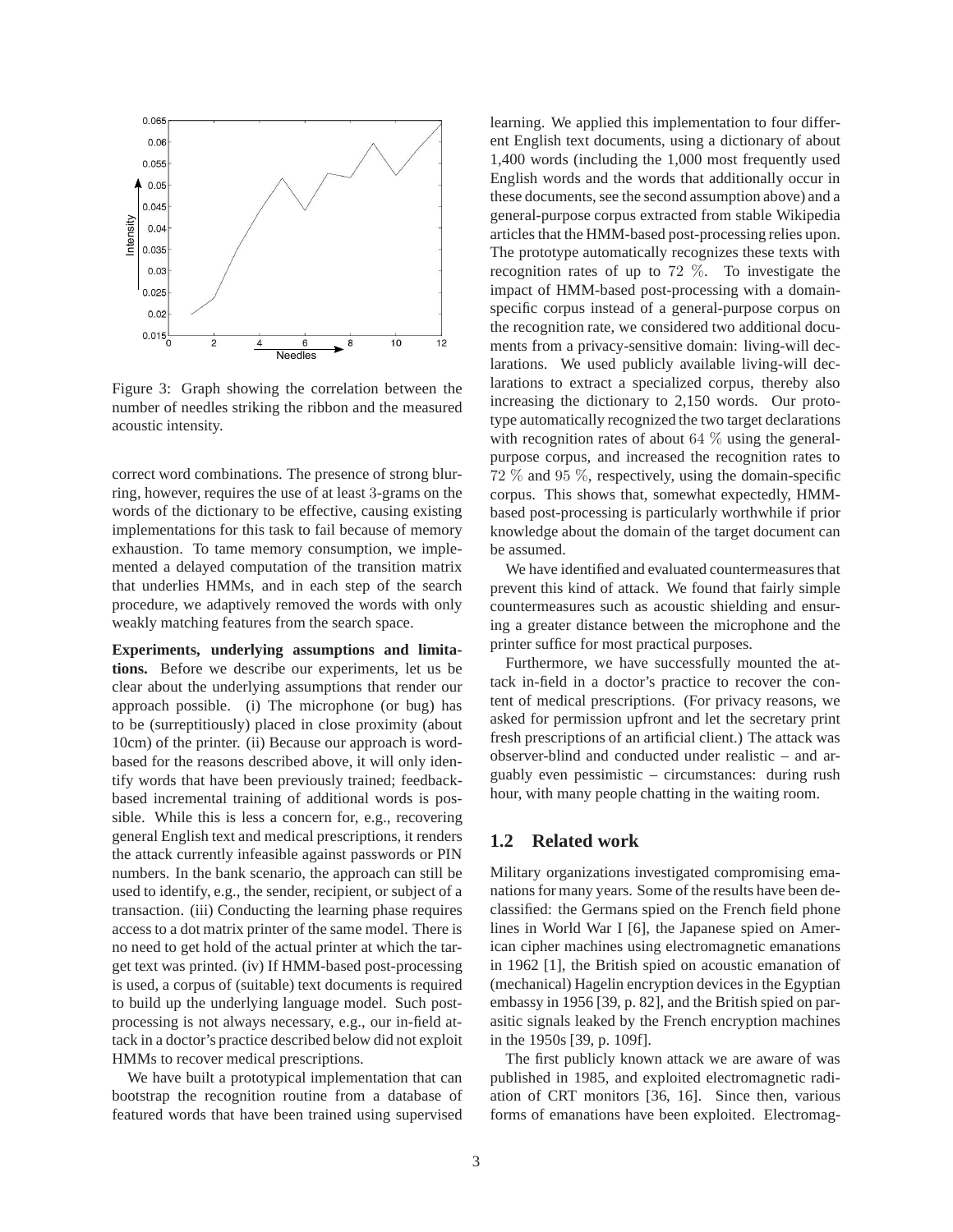

*(b) Recognition phase: recognize printed text using acoustic and linguistic features*

netic emanations that constitute a security threat to computer equipment result from poorly shielded RS-232 serial lines [35], keyboards [2], as well as the digital cable connecting modern LCD monitors [21]. We refer to [22] for a discussion of the security limits for electromagnetic emanation. The time-varying diffuse reflections of the light emitted by a CRT monitor can be exploited to recover the original monitor image [19]; compromising reflections were studied in [5, 4]. Information leaking from status LEDs was studied in [25].

Acoustic emanations were shown to divulge text typed on ordinary keyboards [3, 42, 7], as well as information about the CPU state and the instructions that are executed [33]. Acoustic emanations of printers were briefly mentioned before [10]; it was solely demonstrated that the letters "W" and "J" can be distinguished. This study did not determine whether any other letters can be distinguished, let alone if a whole text can be reconstructed by inspection of the recording, or even in an automated manner.

Several techniques from audio processing are adapted for use in our system. A central technique is feature extraction. We use features based on sub-band decomposition [27]. Alternative feature designs are based on the (Short-time) Fast Fourier Transform [34], or on the Cepstrum transformation [11] which is the basis for Mel Frequency Cepstral Coefficients (MFCC) [23, 15, 9, 24, 30].

### **1.3 Paper outline**

Section 2 presents a high-level description of our new attack, with full technical details given in Section 3. Section 4 presents experimental results. Section 5 describes the attack we conducted in-field. We conclude with some final remarks in Section 6.

### **2 Attack Overview**

In this section, we survey our attack without delving into the technical details. We consider the scenario that English text containing potentially sensitive information is printed on a dot-matrix printer, and the emitted sound is recorded. We develop a methodology that on input the recording automatically reproduces the printed text. Figure 4 presents a holistic overview of the attack.

The first phase (Figure 4(a)) constitutes the *training* phase that can take place either before or after the attack. In this phase, a sequence of words from a dictionary is printed, and characteristic sound features of each word are extracted and stored in a database. For obtaining the best results, the setting should be close to the setting in which the actual attack is mounted, e.g., similar environmental noise and acoustics. Our experiments indicate that creating sufficiently good settings for reconstruction does not pose a problem, see Section 4.3.2. The main steps of the training phase are as follows:

1. *Feature extraction.* We use a novel feature design that borrows from commonly used techniques for feature extraction in speech recognition and music processing. In contrast to these areas, our experiments show that most interesting features for printed sounds occur above 20 kHz, and that a logarithmic scale cannot be assumed for them. We hence split the recording into single words based on the intensity of the frequency band between 20 kHz and 48 kHz, and spread the filter frequencies linearly over the frequency range. We subsequently use digital filter banks to perform sub-band decomposition on each word [27]. As discussed in Section 3.1, sub-band decomposition gives better results than simple FFT because of better time res-

Figure 4: Overview of the attack.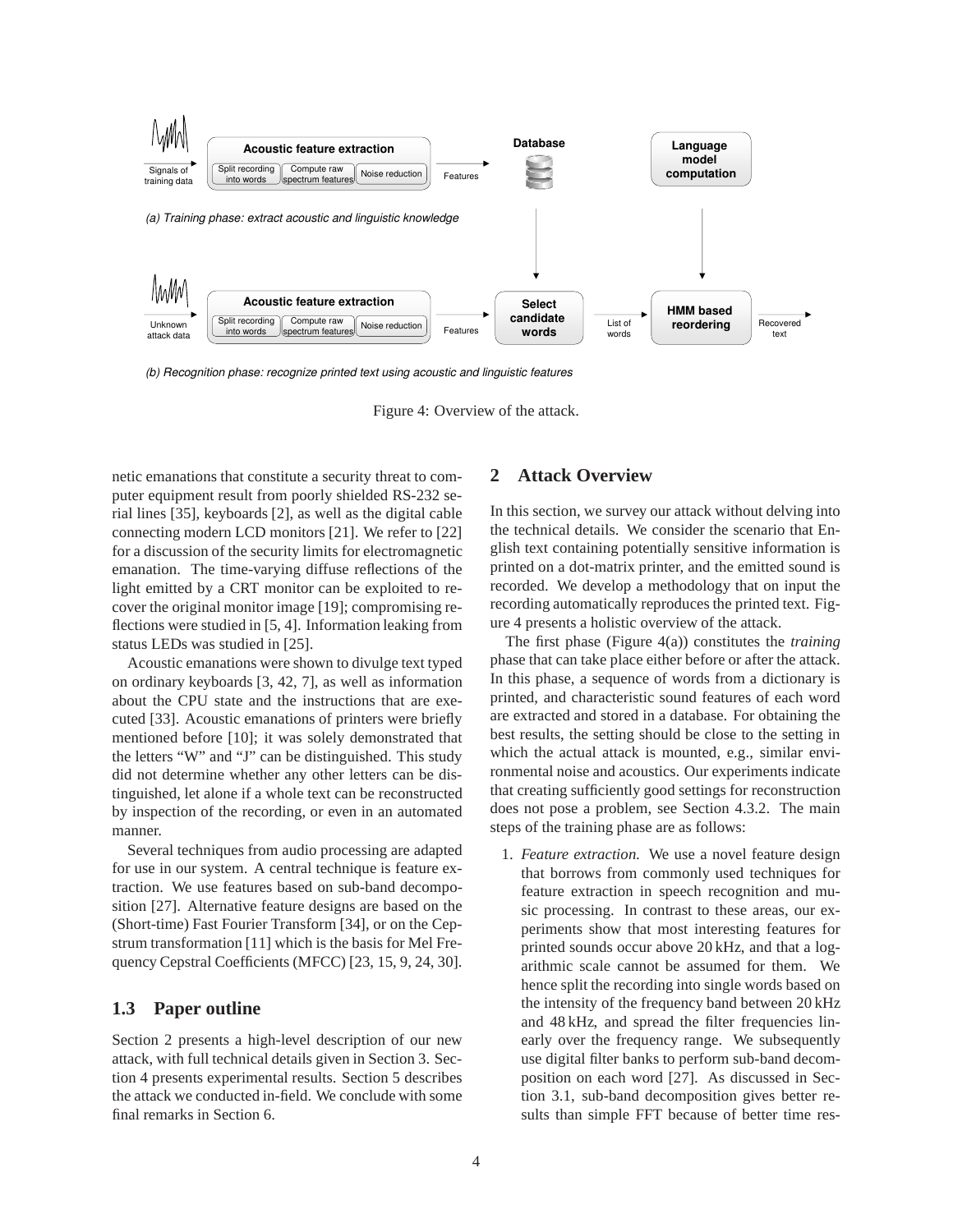olution. The output of sub-band decomposition is smoothed to make it more robust to measurement variations and environmental noise. The extracted features are stored in a database.

2. *Computation of language models.* To solve the recognition task, we will complement acoustic information with information about the occurrence likelihood of words in their linguistic context (e.g., the sequence "such as the" is much more likely than "such of the"). More specifically, we estimate for each word in our lexicon  $n$ -gram probabilities, i.e., the likelihood that the word occurs after a sequence of  $n - 1$  given words. These probabilities make up a *(statistical) language model*. Probabilities are computed based on frequency counts of  $n$ -place sequences (n-grams) from a corpus of text documents. We need to extract these frequencies from a sufficiently large corpus, which makes up the second step of the training phase. In our experiments, we used 3-gram frequencies extracted from a corpus of 10 million words of English text. For our domainspecific experiments, we used a corpus of livingwill declarations consisting of 14,000 words of English text.

The second phase (Figure 4(b)), called the *recognition* phase, uses the characteristic features of the trained words to recognize new sound recordings of printed text, complemented by suitable language-correction techniques. The main steps are as follows:

1. *Select candidate words.* We start by extracting features of the recording of the printed target text, as in the first step of the training phase. Let us call the obtained sequence of features target features whereas the features from the training phase stored in the database are henceforth referred to as trained features. Now, we subsequently compare, on a wordby-word basis, the obtained target features with the trained features of the dictionary stored in the database.

If the features extracted from different recordings of the same word were always identical, one would obtain a unique correspondence between trained features and target features (under the assumption that all text words are in the dictionary). However, measurement variations, environmental noise, etc. show that this is not the case. Multiple recordings of the same word sometimes yield different features; for example, printing the same word at different places in the document results in differing acoustic emanations (Figure 10 illustrates how a single vertical line already differs in the intensity); conversely, recordings of words that differ significantly in their

spelling might yield almost identical sound features. We hence let the selected, trained word be a random variable conditioned on the printed word, i.e., every trained word will be a candidate with a certain probability. Using sufficiently good feature extraction and distance computations between two features, the probabilities of one or a few such trained words will dominate for each printed word. The output of the first recognition step is a list of most likely candidates, given the acoustic features of the target word.

2. *Language-based reordering to reduce word error rate.* We finally try to find the most likely sequence of printed words given a ranked list of candidate words for each printed word. Although always naively picking the most likely word based on the acoustic signal might already yield a suitable recognition quality, we employ Hidden Markov Model (HMM) technology, in particular language models and the Viterbi algorithm (see Section 3.3.3 for details), which is regularly used in speech recognition, to determine the most likely sequence of printed words. Intuitively, this technology works well for us because most errors that we encounter in the recognition phase are due to incorrectly recognized words that do not fit the context; by making use of linguistic knowledge about likely and unlikely sequences of words, we have a good chance of detecting and correcting such errors. The use of HMM technology yields accuracy rates of 70 % on average for words for the general-purpose corpus, and up to 95 % for the domain-specific corpus, see Section 3.3 for details.

We modified the Viterbi algorithm to meet our specific needs: first, the standard algorithm accepts as input a sequence of outputs, while we get for each position an ordered list of likely candidates, and we want to profit from this extra knowledge; second, we need to decrease memory usage, since a standard implementation would consume more than 30 GB of memory.

# **3 Technical Details**

In this section we provide technical details about our attack, including the background in audio processing and Hidden-Markov Models.

### **3.1 Feature extraction**

We are faced with an audio file sampled at 96 kHz with 16bit.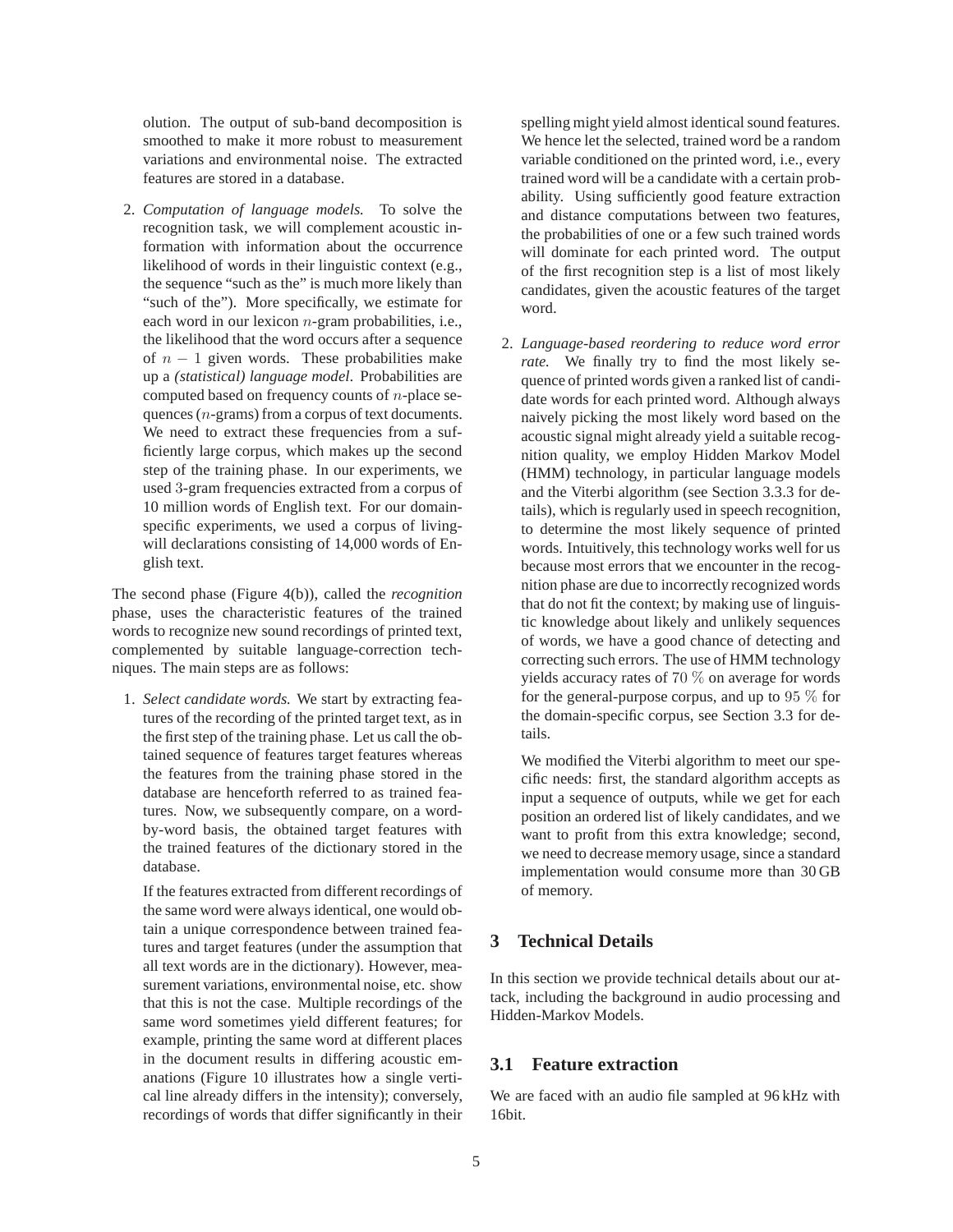To *split the recording into words*, we use a threshold on the intensity of the frequency band from 20 kHz to 48 kHz. For printers, our experiments have shown that most interesting features occur above 20 kHz, making this frequency range a reliable indicator despite its simplicity; ignoring the lower frequencies moreover avoids most noise added by the movement of the print-head etc.

From the split signal, we *compute the raw spectrum features* by sub-band decomposition, a common technique in different areas of audio processing. The signal is filtered by a filter bank, a parallel arrangement of several bandpass filters tuned in steps of 1 kHz over the range from 1 kHz to 48 kHz.

For *noise reduction* the output of the filters is smoothed, normalized, the amount of data is reduced (the maximal value out of 5 is kept), and smoothed again. The result is appropriately discretized over time and forms a set of vectors, one vector for each filter.

The feature design has a major influence on the running time and storage requirements of the subsequent audio processing. We have experimented with several alternative feature designs, but obtained the best results with the design described above. The (Short-time) Fast Fourier Transform (SFFT) [34] seems a natural alternative to sub-band decomposition. There is, however, a trade-off between the frequency and the time resolution, and we obtain worse results in our setting when we used SFFTs, similar to earlier observations [42].

### **3.2 Select candidate words**

Deciding which database entry is the best match for a recording is based on the following distance function defined on features; the tool outputs the 30 most similar entries along with the calculated distance. Given the features extracted from the recording  $(\vec{x}_1, \ldots, \vec{x}_t)$  and the features of a single database entry  $(\vec{y}_1, \dots, \vec{y}_t)$  we compute the angle between each pair of vectors  $\vec{x}_i, \vec{y}_i$  and sum over all frequency bands:

$$
\Delta((\vec{x}_1,\ldots,\vec{x}_t),(\vec{y}_1,\ldots,\vec{y}_t))
$$
  
= 
$$
\sum_{i=1,\ldots,t} \arccos\left(\frac{\vec{x}_i \cdot \vec{y}_i}{|\vec{x}_i| \cdot |\vec{y}_i|}\right).
$$

To increase robustness and decrease computational complexity in practical scenarios, some problems need to be addressed: First, our implementation of cutting the audio file sometimes errs a bit, which leads to slightly nonmatching samples. Thus we consider minor shiftings of each sample by tiny amounts (two steps in each direction, or a total of 5 measurements) and take the minimum angle (i.e., the maximum similarity). Second, for a similar reason, we tolerate some deviation in the length of the features. We punish too large deviations by multiplying with a factor of 1.2 if the length of the query and the database entry differ by more than a defined threshold. The factor and the threshold are derived from our experiments. Third, we discard entries whose length deviates from the target feature by more than  $15\%$  in order to speed up the computation.

Using the angle to compare features is a common technique. Other approaches that are used in different scenarios include the following: Müller et al. present an audio matching method for chroma based features that handles tempo differences [28]. Logan and Salomon use signatures based on clustered MFCCs as input for the distance calculation in [24]. Furthermore, they use the earth mover's distance [32] for the signatures (minimum amount of work to transform one signature into another) and the Kullback Leibler (KL) distance for the clusters inside the signature as distance measures.

## **3.3 Post-processing using HMM technology**

In this section we describe techniques based on language models to further improve the quality of reconstruction. These improve the word recognition rate from 63 % to 70  $\%$  on average, and up to 72  $\%$  in some cases. The domain-specific HMM-based post-processing even achieves recognition rates of up to 95 %.

#### **3.3.1 Introduction to HMMs**

Hidden Markov models (HMMs) are graphical models for recovering a sequence of random variables which cannot be observed directly from a sequence of (observed) output variables. The random variables are modeled as hidden states, the output variables as observed states. HMMs have been employed for many tasks that deal with natural language processing such as speech recognition [31, 18, 17], handwriting recognition [29] or part-of-speech tagging [12, 14].

Formally, an HMM of order  $d$  is defined by a five-tuple  $\langle Q, O, A, B, I \rangle$ , where  $Q = (q_1, q_2, ..., q_N)$  is the set of (hidden) states,  $O = (o_1, o_2, ..., o_M)$  is the set of observations,  $A = Q^{d+1}$  is the matrix of state transition probabilities (i.e., the probability to reach state  $q_{d+1}$  when being in state  $q_d$  with history  $q_1, \ldots, q_{d-1}$ ,  $B = Q \times O$ are the emission probabilities (i.e., the probability of observing a specific output  $o_i$  when being in state  $q_i$ ), and  $I = Q<sup>d</sup>$  is the set of initial probabilities (i.e., the probability of starting in state  $q_i$ ). Figure 5 shows a graphical representation of an HMM, where unshaded circles represent hidden states and shaded circles represent observed states.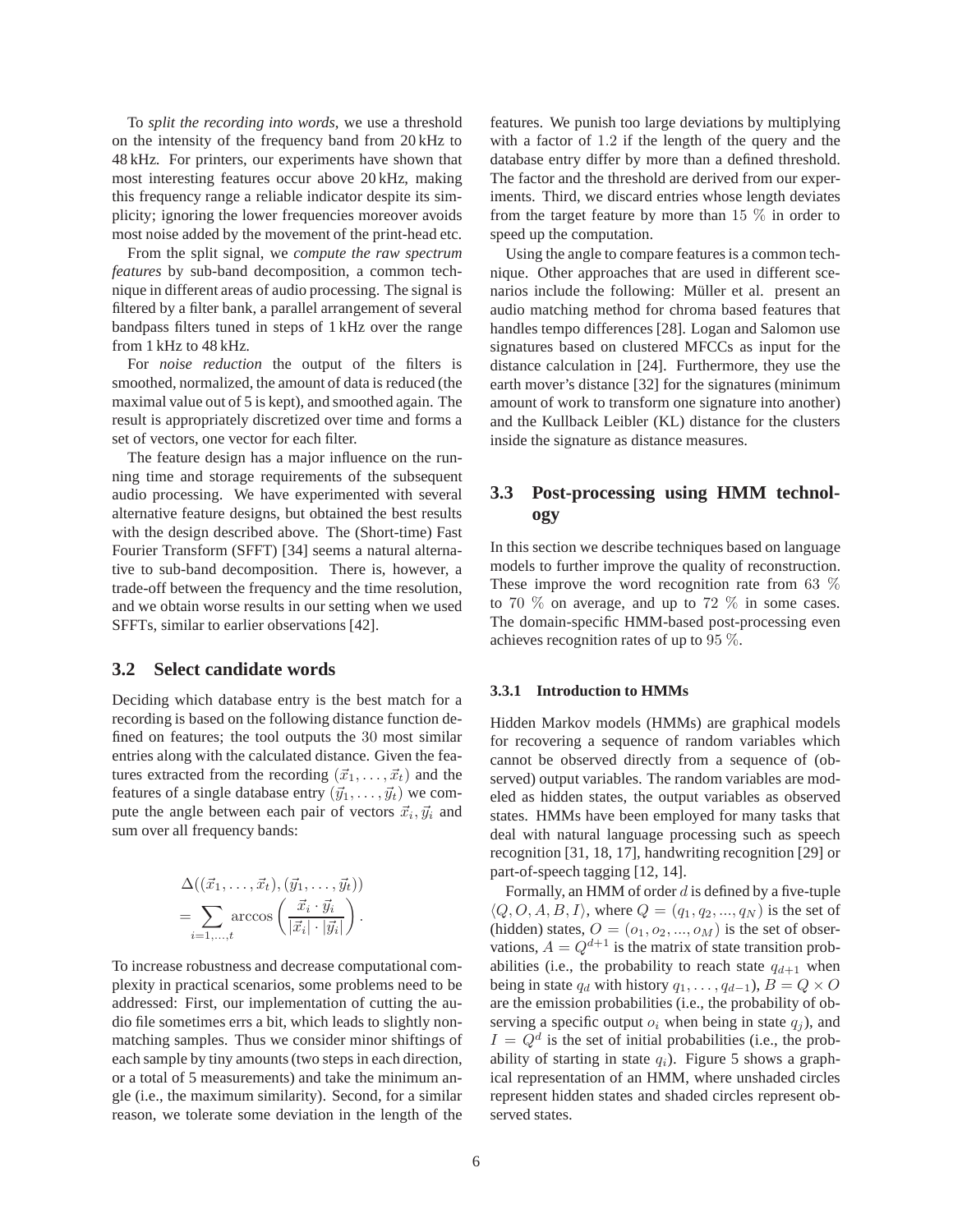

Figure 5: Hidden Markov Model

In our setting the words that were printed are unknown and correspond to the hidden states. The observed states are the output of the first stage of reconstruction from the acoustic signals emitted by the printer. What makes HMMs particularly attractive for our task is that they allow us to combine two sources of information: first, the acoustic information present in the observed signal, and second, knowledge about likely and unlikely word combinations in a well-formed text. Both sources of information are important for recovering the original text.

To utilize HMMs for our task, we need to solve two problems: we need to estimate the model parameters of the HMM (training phase), and we need to determine the most likely sequence of hidden states for a sequence of observations given the model (recognition phase). The method described in Section 3.2 approximates the estimation of the emission probabilities by computing a ranking of the candidate words given an observed acoustic signal. The initial probabilities, which model the probability of starting in a given state, and the transition probabilities, which model the likelihood of different words following each other in an English text, can be obtained by building a *language model* from a large text corpus. To address the second problem, determining the most likely sequence of hidden states (i.e., the most likely sequence of printed words in the target text), we can use the Viterbi algorithm [37]. In the following two sections, we describe in more detail how we compute the language models and how the candidate words are reordered by applying the Viterbi algorithm.

#### **3.3.2 Building the language models**

A language model of size  $n$  assigns a probability to each sequence of  $n$  words. The probability distribution can be estimated by computing the frequencies of all  $n$ -grams from a large text corpus. Note that language models are to some extent domain and genre dependent, i.e., a language model built from a corpus of financial texts will not be a very good model for predicting likely word sequences in biomedical texts. To cover a large range of domains and thus make our model robust in the face of arbitrary input texts, we train the language model on a diverse selection of stable Wikipedia articles. The corpus has a size of 63 MB and contains approximately 10 million words. For our domain-specific experiments, we used a corpus of living-will declarations consisting of 14,000 words of English text. From the corpus, we extracted all 3-grams and computed their frequencies.<sup>1</sup> We took into consideration all 3-grams that appeared at least 3 times. As n-grams with probability 0 will never be selected by the Viterbi algorithm, we smooth the probabilities by assigning a small probability to each unseen n-gram.

The length of an  $n$ -gram determines how many words of context (i.e., how many previous hidden states in the HMM) are taken into account by the language model. Higher values for  $n$  can lead to better models but also require exponentially larger corpora for an accurate estimation of the  $n$ -gram probabilities. The higher the value of  $n$ , the larger the likelihood that some  $n$ -grams never appear in the corpus, even though they are valid word sequences and thus may still appear in the printed text.

### **3.3.3 Reordering of candidate words based on language models**

Having built the language model, we can reorder the candidate words using the model to select the most likely word sequence (i.e., the most likely sequence of hidden states). This task is addressed by the Viterbi algorithm [37], which takes as input an HMM  $\langle Q, O, A, B, I \rangle$  of order d and a sequence of observations  $a_1, \ldots, a_T \in O^T$ . Its state consists of  $\Psi = T \times Q^d$ . First, the d-th step is initialized (the earlier are unused) according to the initial distribution, weighted with the

<sup>&</sup>lt;sup>1</sup>All 3-grams were converted to lower case and punctuation characters were stripped off.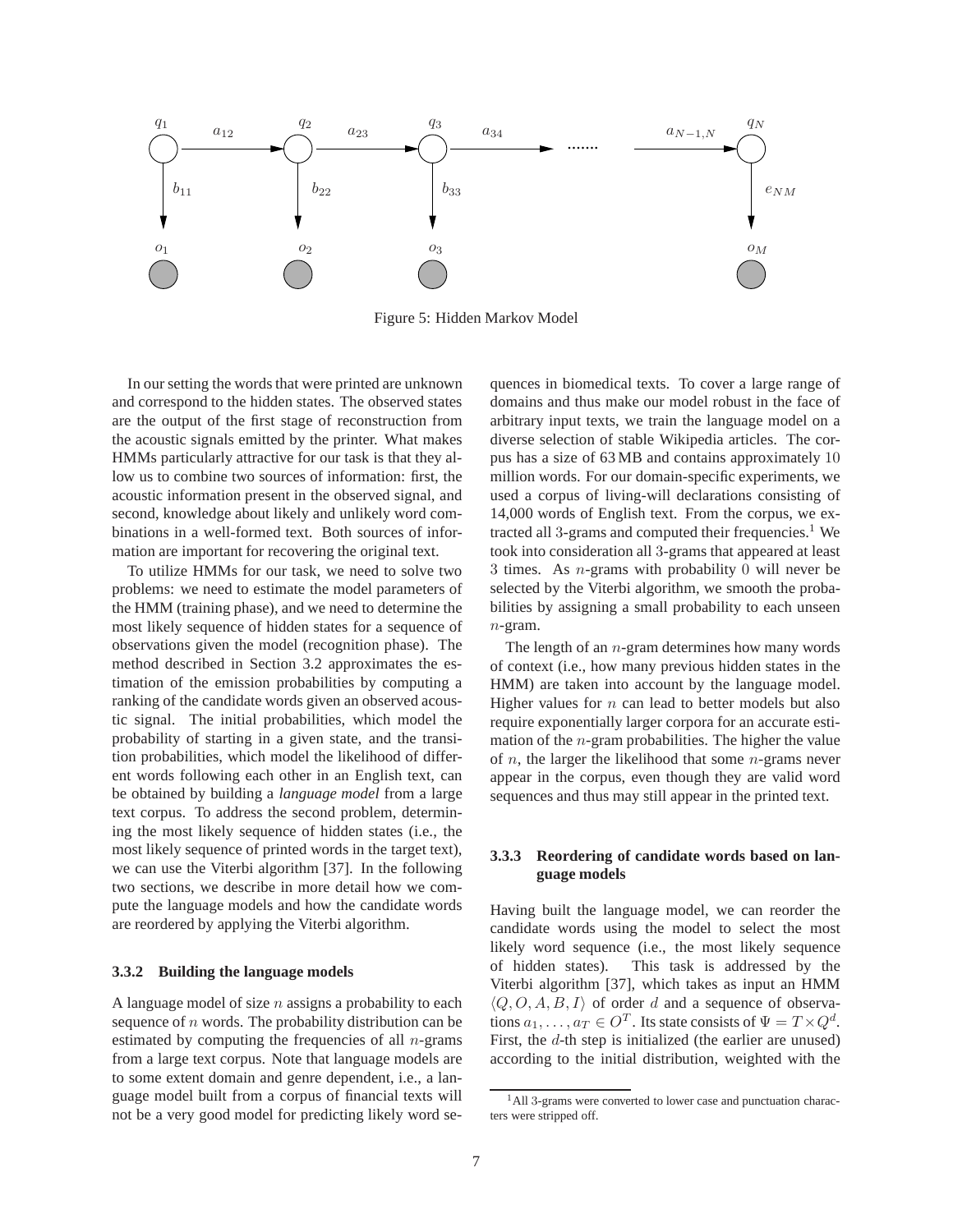observations:

$$
\Psi_{d,i_1,...,i_d} = I_{i_1,...,i_d} \prod_{k=1,...,d} B_{i_k,a_k} \quad \forall \ 1 \le i,j \le N.
$$

In the recursion, for increasing indices  $s$ , the maximum of all previous values is taken:

$$
\Psi_{s,i_1,...,i_d} = B_{i_d,a_s} \max_{i_0 \in Q} \left( A_{i_0,i_1,...,i_d} \Psi_{s-1,i_0,...,i_{d-1}} \right) \n\forall s > d, 1 \le i, j \le N.
$$

Finally, the sequence of hidden states can be obtained by backtracking the indices that contributed to the maximum in the recursion step.

The memory required to store the state  $\Psi$  is  $O(T \cdot N^d)$ , and the running time is  $O(T \cdot N^{d+1})$ , as we are optimizing over all  $N$  hidden states for each cell, so memory requirements are a major challenge in implementing the Viterbi algorithm. For example, using a dictionary of 1, 000 words, the memory requirements of our implementation for 3-grams are slightly above 2 GB, and is growing quadratically in N.

We use two techniques to overcome these problems:

- 1. First, instead of storing the complete transition matrix  $A$  we compute the values on-the-fly (keeping only the list of 3-grams in memory).
- 2. Second, we do not optimize over all possible words, but only over the  $M = 30$  best rated words from the previous stage. This brings down memory requirements to  $O(T \cdot M^d)$  and execution time to  $O(T \cdot M^{d+1})$ . The size of  $\Psi$  in this case is 130 MB for 3-grams.

Further improvements are conceivable, e.g., by using parallel scalability [40].

### **4 Experiments and Statistical Evaluation**

In this section we describe our experiments for evaluating the attack. In addition to describing the set-up and the experimental results on the recognition rate for sample articles, we present our experiments for evaluating the influence of using different microphones, printers, fonts, etc. on the recognition rate; moreover, we identify and evaluate countermeasures.

### **4.1 Setup**

We use an Epson LQ-300+II (24 needles) without printer cover and the in-built mono-spaced font for printing texts. The sound is recorded from a short distance using a Sennheiser MKH-8040 microphone with nominal frequency range from 30 Hz to 50 kHz. If nothing additional is mentioned the experiments were conducted in a normal office with the door closed and no people talking inside the room. There was no special shielding against noise from the outside (e.g., traffic noise). In the training phase we used a dictionary containing 1,400 words; the dictionary consists of a list of the 1,000 most frequent words from our corpus augmented with the words that appeared in our example texts.<sup>2</sup> Inflected forms, capitalization, as well as words with leading punctuation marks need to be counted as different words, as their sound features might significantly differ (blurring propagates from left to right within a word).

We work with the sound recordings of four different articles from Wikipedia on different topics: two articles on computer science (on source-code and printers), one article on politics (on Barack Obama), and one article on art (on architecture) with a total of 1,181 words to evaluate the attack.

The training and matching phase have been implemented in MATLAB using the Signal Processing Toolbox – a MATLAB extension which allows to conveniently process audio signals. The HMM-based postprocessing is implemented in C. The tool is fully automated, with the only exceptions being threshold values that need manual adaption for a given attack scenario. In the scenario with the microphone placed 10cm in front of the printer obtaining the threshold values is straightforward, as they can be determined directly from the intensity plots. In case of a more blurred signal (e.g., due to a larger distance), we iteratively determined suitable values, essentially by trial-and-error. The training phase takes a one-time effort of several hours for building up the sound feature database for the words in the dictionary. The recognition phase takes approximately 2 hours for matching one page of text, including full HMM-based post-processing. Memory usage of the procedure is substantial, because the feature database and the HMM-related information are kept in main memory to speed up computation. Trade-offs with less memory consumption but larger execution times can easily be realized.

### **4.2 Results**

The recognition rates for the four articles in our experiments are depicted in Figure 6. The first row shows the recognition rates if no HMM-based post-processing is used, i.e., these numbers correspond to the output of the matching phase. For illustration, we wrote in brackets the rate that the correct word was within the three

<sup>2</sup> In a real attack, ensuring that (almost) all words of the text occur in the dictionary can be achieved using several techniques: Using contextual knowledge to reduce the number of words that are likely to appear in the text, training a larger dictionary, or using feedback-based learning to subsequently add missing words to the dictionary.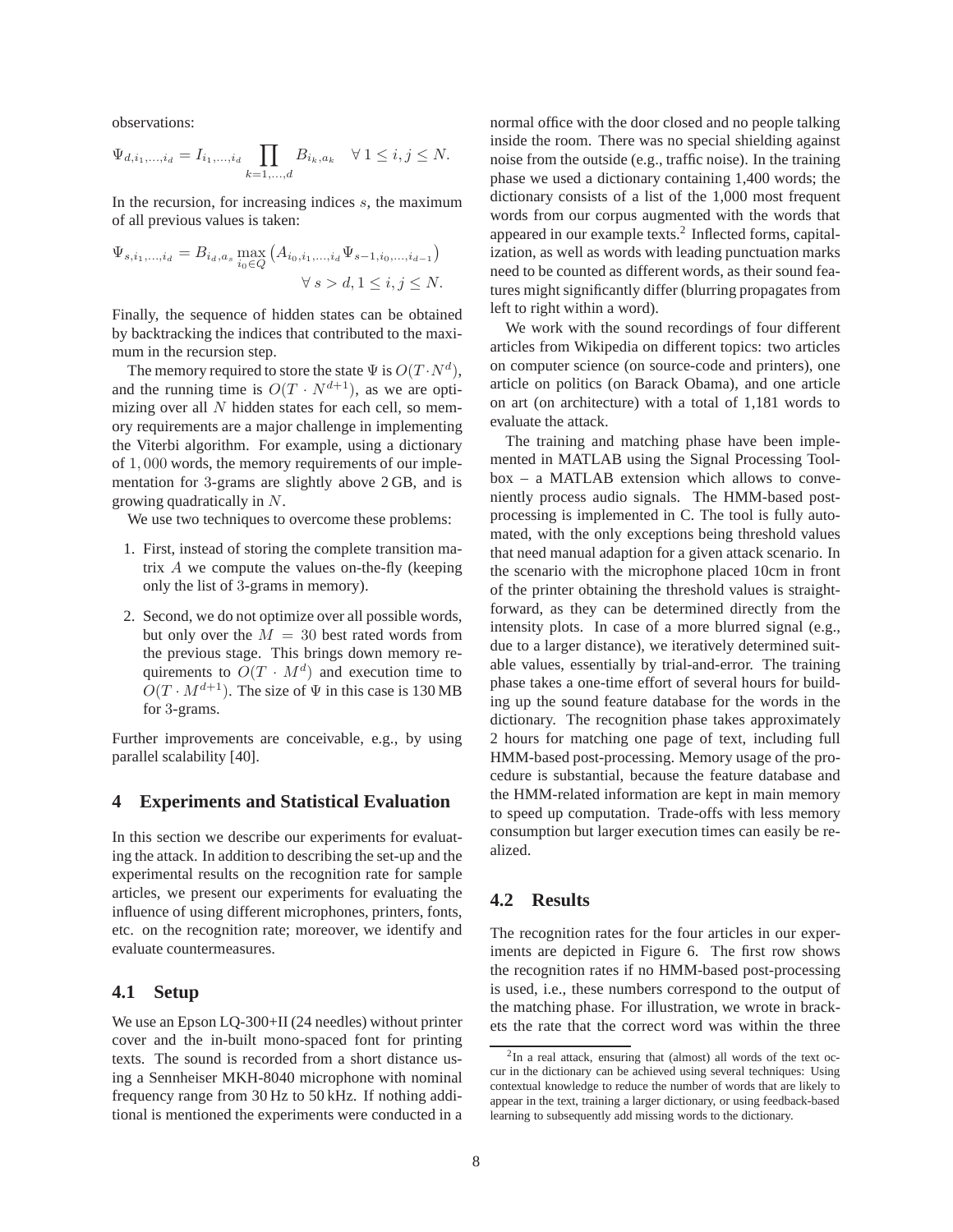|                                                                                                                   | Text 1 | Text 2 | Text 3 | Text 4 | <b>Overall</b> |
|-------------------------------------------------------------------------------------------------------------------|--------|--------|--------|--------|----------------|
| Basic Top 1 (Top 3) 60.5 % (75.1 %) 66.5 % (79.2 %) 62.8 % (78.7 %) 61.5 % (77.9 %) 62.9 % (78.0 %)<br>HMM 3-gram | 66.7%  | 71.8 % | 71.2 % | 69.0%  | 69.9 $%$       |

Figure 6: Recognition rates of our four sample articles. The first row shows the recognition rates if no HMM-based post-processing is used; the second row depicts the recognition rates after applying post-processing with HMMs based on 3-grams using a general-purpose corpus.

|                                                                                                               | Declaration 1     | Declaration 2                                               |
|---------------------------------------------------------------------------------------------------------------|-------------------|-------------------------------------------------------------|
| Basic Top 1 (Top 3)<br>HMM 3-gram (using general-purpose corpus)<br>HMM 3-gram (using domain-specific corpus) | 68.3%<br>$95.2\%$ | $59.5\%$ (77.8 %) $57.5\%$ (72.6 %)<br>$60.8\%$<br>$72.5\%$ |

Figure 7: Recognition rates of our two additional documents using domain-specific HMM-based post-processing. The first row shows the recognition rates without HMM-based post-processing; the second and third rows depict the recognition rates after applying post-processing with HMMs based on 3-grams using a general-purpose corpus and a domain-specific corpus, respectively.

highest-ranked words in the matching phase. The second row depicts the recognition rates after applying postprocessing with HMMs based on 3-grams. We thus achieve recognition rates between 67 % and 72 % for the four articles.

While the aforementioned results employ HMMbased post-processing using a general-purpose corpus, our experiments indicate that domain-specific corpora yield even better results. Recall that we considered two additional documents containing living-will declarations that we intended to analyze using a domain-specific corpus. The recognition rates for the two living-will declarations are depicted in Figure 7. The first / second row again depict the results without / with general-purpose HMM-based post-processing; the third row shows the results for HMM-based post-processing using the domainspecific corpus. We achieve recognition rates of 95.2 % and 72.5 % for the two documents, respectively. Text examples for the reconstruction using a general-purpose corpus and a domain-specific corpus are provided in Appendix A and Appendix B, respectively.

We also experimented with 4-gram and 5-gram language models. In addition to encountering even more severe problems of memory consumptions, our experiments indicated that the recognition rates do not improve over 3-grams. While this behavior might be surprising at a first glance, it can be explained by the sparseness of the training data: The number of 5-grams that we can extract from our corpus is approx.  $10^7$ , but the transition matrix of an HMM based on 5-grams on a dictionary of 1,000 words has  $10^{15}$  entries; thus the number of 5-grams is too small compared to the number of entries. For similar reasons 4-grams and 5-grams are rarely used in natural language processing.

# **4.3 Discussion and Supplemental Experiments**

We have evaluated the influence on the recognition rate of using different microphones, different printers, proportional fonts, etc., and we investigated why the reconstruction works from a conceptual perspective. In a nutshell, the results can be summarized as follows (details are given below): Several parameters of modified set-ups did not affect the recognition rate and gave comparable results, e.g., using cheaper microphones or using different printers (of the same model) for the training phase and the recognition phase. Using proportional instead of mono-spaced fonts or using different printer models only slightly decreased the recognition rate. Some considerably stronger modifications, however, did not work out at all, and they can be seen as conceptual limitations of our attack. This comprises using completely different printer technologies such as ink-jet or laser printers (because of the absence of suitable sound emissions that can be used to mount the attack). We provide statistical results on these modifications below. Furthermore, we evaluate countermeasures.

#### **4.3.1 Using different microphones**

Our experiments have indicated that information that is relevant for us is carried in the frequency range above approximately 20 kHz, see Section 3. Microphones with nominal frequency range higher than 20 kHz are rather expensive, e.g., the Sennheiser microphone referred to in Section 4.1 has a frequency range up to 50 kHz and costs approximately 1,300 dollars. However, our experiments have shown that some microphones with a nominal frequency range of 20 kHz are sensitive to higher fre-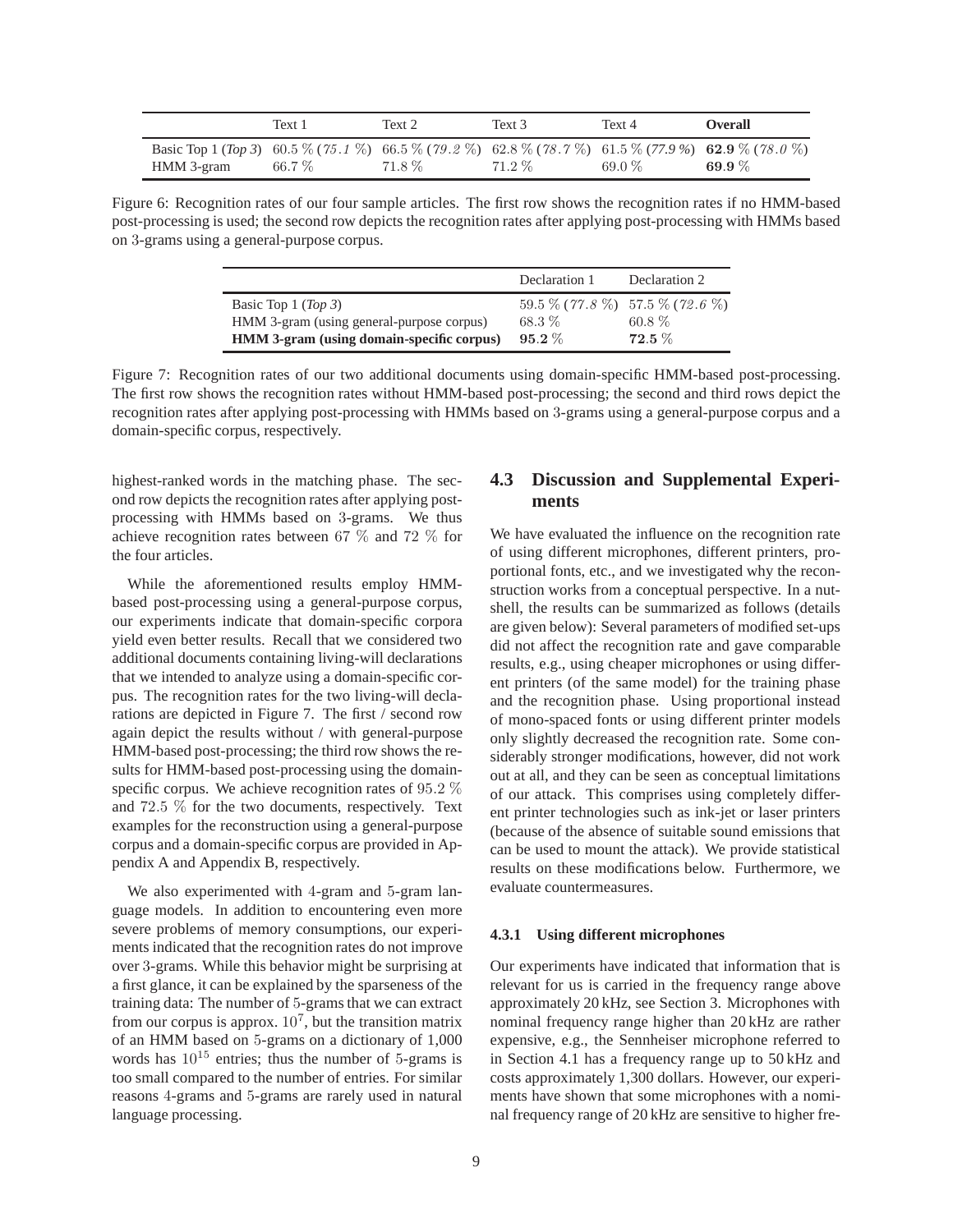|                                                                | Top 1          | (Top 3)              |
|----------------------------------------------------------------|----------------|----------------------|
| Sennheiser MKH-8040 microphone and Epson<br>LQ-300+II printer  |                | $62\%$ $(78\%)$      |
| Behringer B-5 microphone<br>Sennheiser ME 2 clip-on microphone | $59\%$<br>57 % | $(85\%)$<br>$(72\%)$ |
| OKI Microline 1190 printer<br>Another Epson LQ-300+II          | 41 %<br>54 %   | $(51\%)$<br>$(72\%)$ |
| Proportional font                                              | $57\%$         | $(71\%)$             |

Figure 8: Results of the reconstruction with different microphone models and different printer models. (These control experiments were conducted on shorter texts and corpora than the previous experiments and no HMM-based postprocessing was applied.)

quencies as well (possibly with less accurate frequency response, but this had no noticeable influence on the recognition rate as long as we use the same microphone for recording both the training data and the attack data). Figure 8 shows in the second row the recognition rates of one sample article if a Behringer B-5 microphone is used, which has a nominal frequency range up to 20 kHz and costs approximately 80 dollars. The results obtained with the Behringer microphone are only slightly worse than the results using the Sennheiser microphone.

We also conducted an experiment using a small clipon microphone – a Sennheiser ME 2 with nominal frequency range up to 18 kHz, which costs approximately 130 dollars. The recognition rates of one sample article are shown in the third row of Figure 8; they are again only slightly worse than the rates with the larger Sennheiser microphone.

#### **4.3.2 Using different dot-matrix printers**

We also evaluated if the printer model influences the recognition rate. The fourth row of Figure 8 shows the recognition rates of one article printed with an OKI Microline 1190 printer. The recognition rate is not as good as for the Epson printer, but it is still good.

So far we always considered the set-up that training data and the attacked text are printed on the same printer. In a realistic attack scenario, however, it is unlikely that the attacker can print the training data on the same printer, but instead arranges access to another printer of the same printer model that he places in an acoustically similar environment. Our in-field attack described in detail in Section 5 is of this kind.

We demonstrate that the recognition rate only decreases slightly when using a different printer in the training phase. For this experiment we used the feature database that we previously recorded in the experiment described in Section 4.2, and printed one article on another Epson LQ-300+II printer that we bought from a different vendor. The recognition rate is shown in Fig-



Figure 9: Ink-jet printer, disassembled for analysis.

ure 8, indicating a decrease of recognition rate of about 8 % compared with the results from Section 4.2.

This shows that it is practical to train a large dictionary offline. In the in-field attack described in Section 5 we use this result and train a dictionary on a separate printer.

#### **4.3.3 Using proportional fonts**

Monospaced fonts are commonly used in many applications of dot-matrix printers; in particular, the in-built fonts are monospaced, and most applications seem to use these in-built fonts. Using proportional fonts instead intuitively relies on a more compact depiction of words that amplifies the effect of blurring. However, our experiments demonstrate that the recognition still works well, at a slightly lower rate (see Figure 8).

### **4.3.4 On attacking other printer technologies**

While dot-matrix printers are still deployed in some security-critical applications (see Figure 1), they have been replaced by other printer technologies such as inkjet printers (see Figure 9) and laser printers in other applications. Ink-jet printers might be susceptible to similar attacks, as they construct the printout from individ-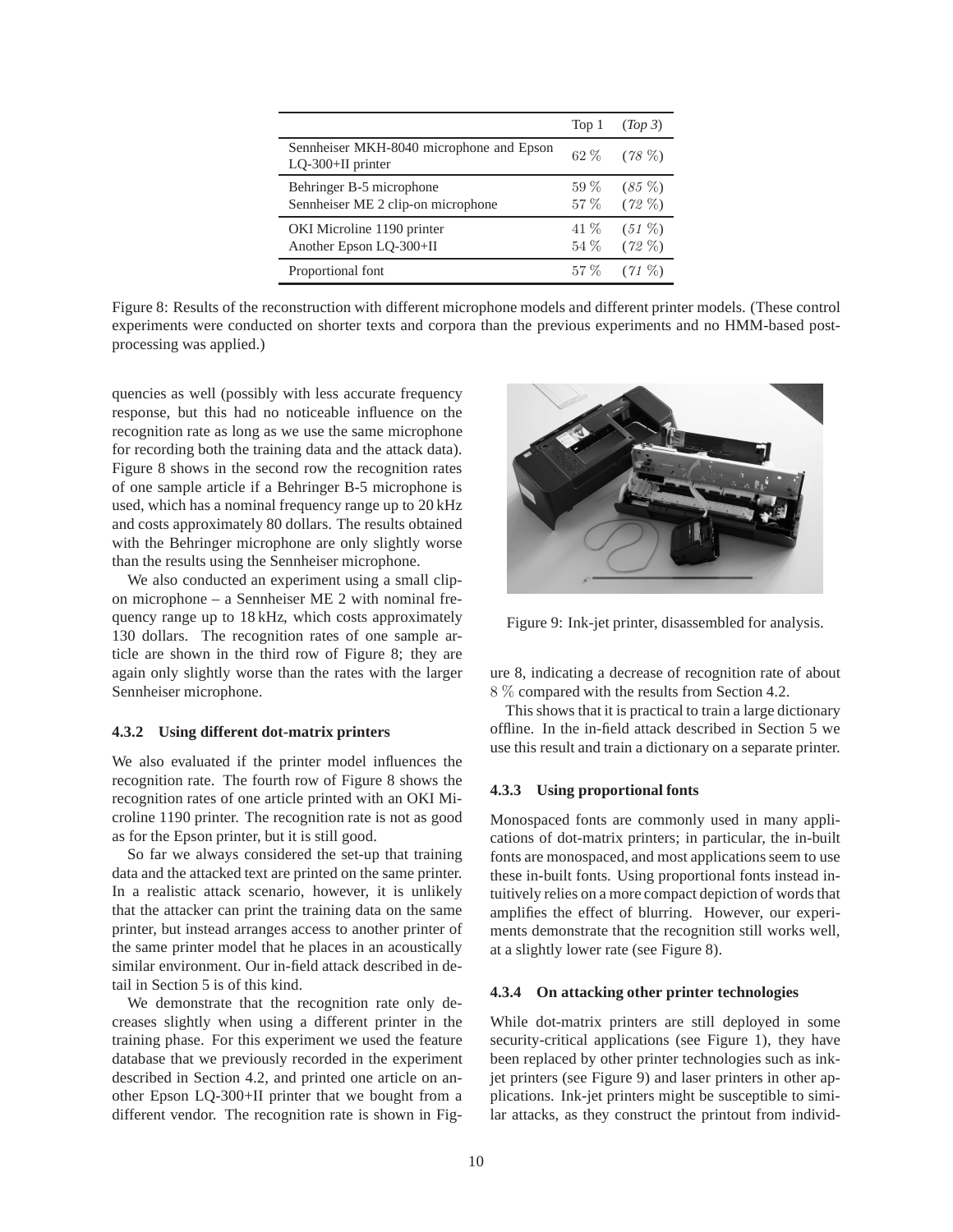

Figure 10: Each graph shows the intensity measured when printing a single vertical line, demonstrating the variations that can occur.

ual dots, as dot-matrix printers do. On the one hand, the bubbles of ink might produce shock-waves in the air that potentially can be captured by a microphone; on the other hand, the piezo-electric elements used in some inkjet printers might produce noise that can be measured. However, we were not able to capture these emanations. One reason might be that these faint sounds, if they exist, are dominated by the noise emitted by the mechanical parts of a printer. For laser printers, one expects that no information about the printed text is leaked, and our experiments support this view. Thus, to the best of our knowledge, these printer technologies seem to be unaffected by this kind of attack.

### **4.4 Countermeasures**

The (obvious) idea that underlies all countermeasures is to suppress the acoustic emanations so far that reconstruction becomes hard in practical scenarios.

*Acoustic shielding foam:* The specific printer model that we used in most experiments has an optional printer cover with embedded acoustic shielding foam. Closing this cover absorbs a substantial amount of the acoustic

|                          | Top 1  | (Top 3)  |
|--------------------------|--------|----------|
| Short distance, no cover | $62\%$ | $(78\%)$ |
| With cover               | $24\%$ | $(35\%)$ |
| With foam box            | $51\%$ | $(63\%)$ |
| From 2 meters            | $4\%$  | $(6 \%)$ |
| Closed door              | $0\%$  | $(0\%)$  |

Figure 11: More results of the reconstruction evaluating the effectiveness of different countermeasures. (These control experiments were conducted on a shorter text than the previous experiments, no HMM-based postprocessing was applied.)

emanation (see Figure 11). To further evaluate this idea, we built a box out of ordinary acoustic foam and placed the printer inside (shown in Figure 12). In contrast to the results with the cover, the recognition rate for the foam box was surprisingly good; 51  $\%$  of the words were reconstructed successfully. We believe that the shielding characteristics of the two types of foam suppress different ranges of the acoustic spectrum and thus have different effects on the reconstruction rate.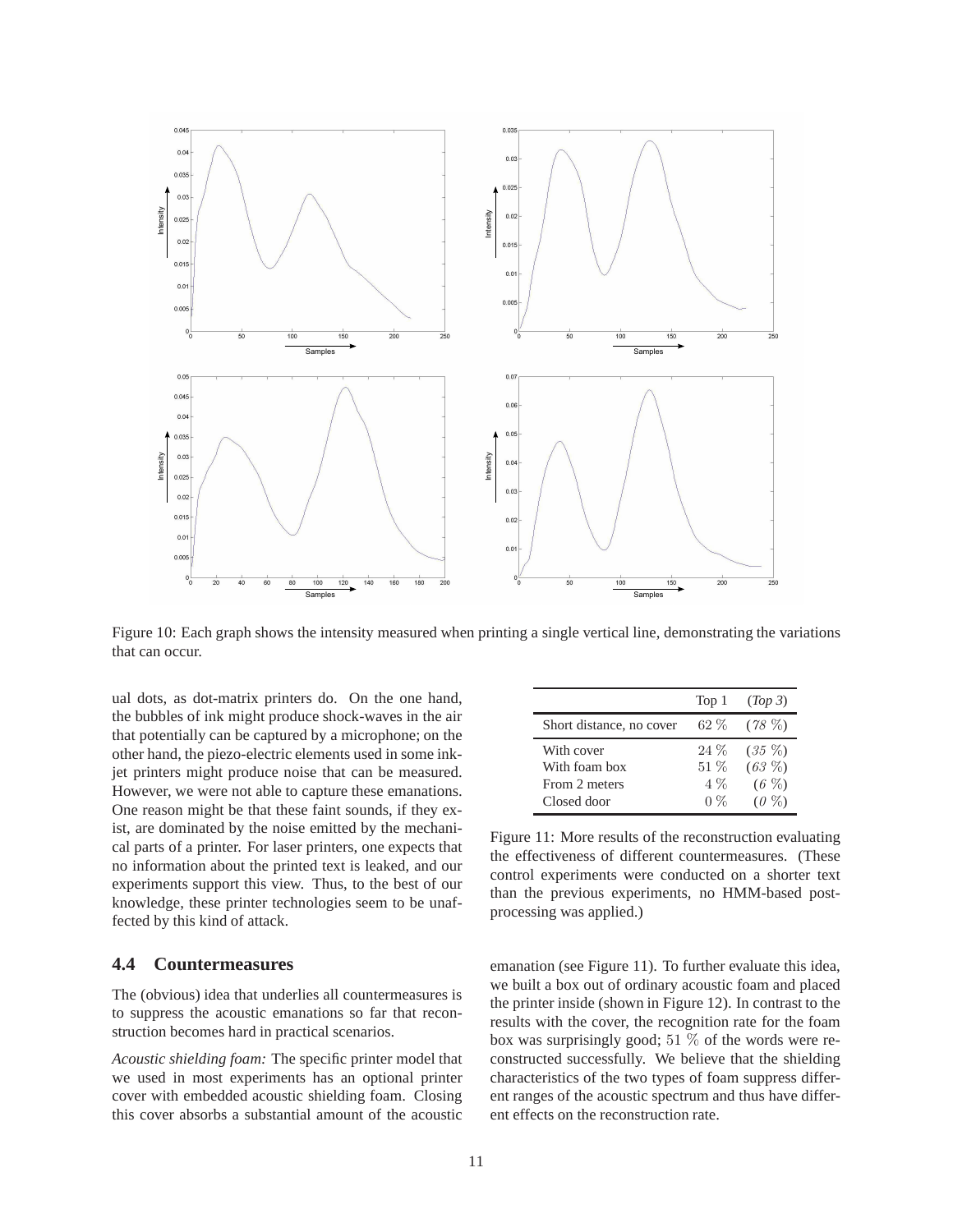

Figure 12: Printer in foam box for shielding evaluation.

*Distance:* Our experiments indicate that the recognition rate drops substantially if the distance between the printer and the microphone is increased. From a distance of 2 meters, the recognition rate drops to approximately 4 % (see Figure 11). From this distance our algorithm for splitting the signal into words requires manual intervention, as the audio signal contains more noise. However, we stress that this limitation can be circumvented in an in-field attack by placing a miniaturized wireless bug in close proximity to (or even in) the printer.

*Closed door:* We also tested the reconstruction from outside the printer's room with the door closed; the overall distance between the printer and the microphone was 4 meters. As expected, we found that in this setup no reconstruction was possible at all.

Our results indicate that ensuring the absence of microphones in the printer's room is sufficient to protect privacy. Unfortunately, this evaluation is not guaranteed to be complete; we merely state that our attack does not work under these circumstances. However, we believe that the potential for improvement is limited; thus the above discussion still provides reasonable estimates. As future work, we furthermore plan to investigate additional countermeasures such as introducing randomness into the printer's sound through software changes, e.g., by letting the printer print individual letters in a (somewhat) randomized order instead of always proceeding left-to-right.

## **5 In-field Attack**

We have successfully mounted the attack in-field in a doctor's practice to recover the content of medical prescriptions (the setup of the attack is shown in Figure 13). For privacy reasons, we asked for permission upfront and let the secretary print fresh prescriptions of an artificial client. The attack was conducted under realistic – and



Figure 13: The setup of the in-field attack.

arguably even pessimistic – circumstances: during rush hour, with many people chatting in the waiting room.

We recorded the emitted sounds of printing seven different prescriptions. We handed over all sound recordings, the printouts of six prescriptions, and a printer of the same type (an Epson LQ-570) that we bought at Ebay to one of the authors of this paper. The printouts were only used to determine which parts of the sound recording correspond to which parts of the prescription. The attack was carried out blindly, i.e, this author obtained no information about the seventh prescription except for its recorded sound.

The author carrying out the attack took the following steps:

- 1. From the available printouts, he first identified the position of the prescribed medication, the direction of printing, and the used font.
- 2. Using a suitable threshold, he subsequently determined the correct length and the white-space positions.
- 3. From a publicly available medication directory with about 14,000 different medications, he then determined possible candidates that matched these lengths. Here, abbreviations of words were also taken into account. The list of remaining candidates consisted of 29 entries.
- 4. The selection of candidate words (without HMMbased post-processing) then already revealed the correct medication out of the remaining 29 candidates.

The correct medication was "Müller'sche Tabletten bei Halsschmerzen", a medication against sore throat. The printing was even abbreviated on the prescription as

> Müller'sche Tabletten bei Halsschm.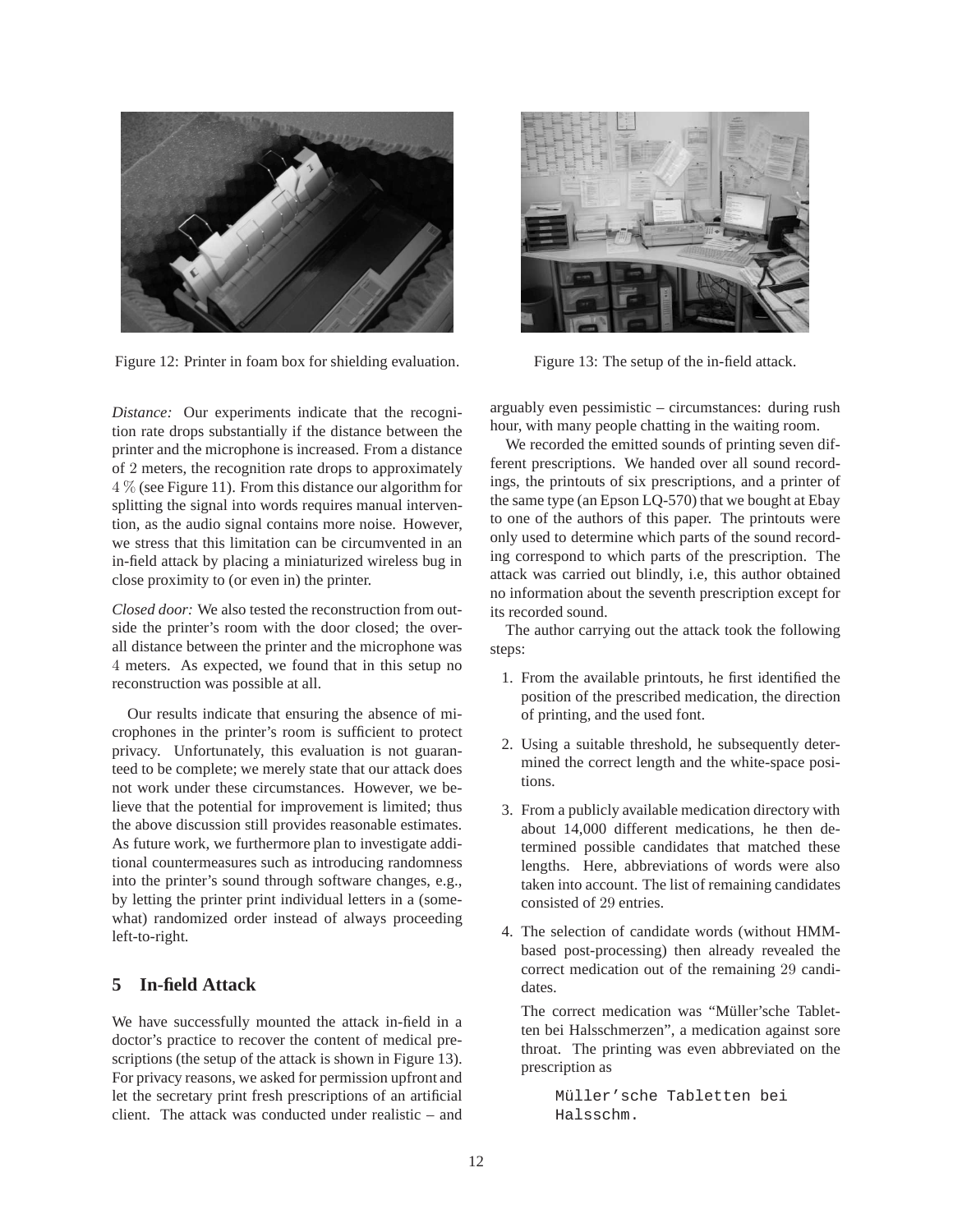The attack was actually easier to conduct in this practical scenario compared to the experiments in Section 4, because we were able to substantially narrow down the list of candidates by taking into account length information of the medication. Admittedly, the secretary herself unintentionally simplified this task by selecting a long medication name consisting of several words.

## **6 Conclusion**

We have presented a novel attack that takes as input a sound recording of a dot-matrix printer processing English text, and recovers up to 72 % of printed words. If we assume contextual knowledge about the text, the attack achieves recognition rates up to 95 %. After an upfront training phase, the attack is fully automated and uses a combination of machine learning, audio processing and speech recognition techniques, including spectrum features, Hidden Markov Models and linear classification; moreover, it allows for feedback-based incremental learning. We have identified and evaluated countermeasures that are suitable to prevent this kind of attack. We have successfully mounted the attack in-field in a doctor's practice to recover the content of medical prescriptions under realistic conditions. Moreover, we have shown the relevance of this attack by commissioning a representative survey that showed that dot-matrix printers are still deployed in a variety of sensitive areas, in particular by banks and doctors.

## **References**

- [1] National Security Agency. TEMPEST: A signal problem. Available online at http://www.nsa. gov/public/pdf/tempest.pdf, 1972.
- [2] Ross J. Anderson and Markus G. Kuhn. Soft tempest – an opportunity for NATO. In *Information Systems Technology (IST) Symposium "Protecting NATO Information Systems in the 21st Century"*, 1999.
- [3] Dmitri Asonov and Rakesh Agrawal. Keyboard acoustic emanations. In *Proc. 2004 IEEE Symposium on Security and Privacy (Oakland 2004)*, pages 3–11, 2004.
- [4] Michael Backes, Tongbo Chen, Markus Dürmuth, Hendrik P. A. Lensch, and Martin Welk. Tempest in a teapot: Compromising reflections revisited. In *Proc. 2009 IEEE Symposium on Security and Privacy (Oakland 2009)*, pages 315–327. IEEE Computer Society, 2009.
- [5] Michael Backes, Markus Dürmuth, and Dominique Unruh. Compromising reflections – or – how to read LCD monitors around the corner. In *Proc. 2008 IEEE Symposium on Security and Privacy (Oakland 2008)*, pages 158–169. IEEE Computer Society, 2008.
- [6] Arthur O. Bauer. Some aspects of military line communications as deployed by the german armed forces prior to 1945. In *The History of Military Communications, Proc. 5th Annual Colloquium*. Centre for the History of Defence Electronics, Bournemouth University, 1999.
- [7] Yigael Berger, Avishai Wool, and Arie Yeredor. Dictionary attacks using keyboard acoustic emanations. In *Proc. 13th ACM Conference on Computer and Communication Security (CCS 2006)*, pages 245–254. ACM, 2006.
- [8] Eckhard Beubler. *Schmerzbehandlung in der Palliativmedizin*, chapter Rezeptur in verschiedenen europäischen Ländern: gesetzliche Grundlagen, pages 249–255. Springer, 2006.
- [9] Thomas L. Blum, Douglas F. Keislar, James A. Wheaton, and Erling H. Wold. United states patent 5918223: Method and article of manufacture for content-based analysis, storage, retrieval, and segmentation of audio information, 1999.
- [10] Roland Briol. Emanation: How to keep your data confidential. In *Proc. Symposium on Electromagnetic Security for Information Protection*, 1991.
- [11] Donald G. Childers, David P. Skinner, and Robert C. Kemerait. The cepstrum: A guide to processing. In *Proc. of the IEEE*, volume 65, pages 1428–1443, 1977.
- [12] Kenneth W. Church. A stochastic parts program and noun phrase parser for unrestricted text. In *Proc. of ANLP-2*, pages 136–143, 1988.
- [13] Trial Data Inc. Do your own will | free living will forms. Online at http://www. doyourownwill.com/lw/aklw.doc, 2010.
- [14] Steven DeRose. Grammatical category disambiguation by statistical optimization. *Computational Linguistics*, 14(1):31–39, 1988.
- [15] Jonathan T. Foote. Content-based retrieval of music and audio. In *Proc. of Multimedia Storage and Archiving*, volume 3229, pages 138–147, 1997.
- [16] Harold Joseph Highland. Electromagnetic radiation revisited. *Comput. Secur.*, 5(2):85–93, 1986.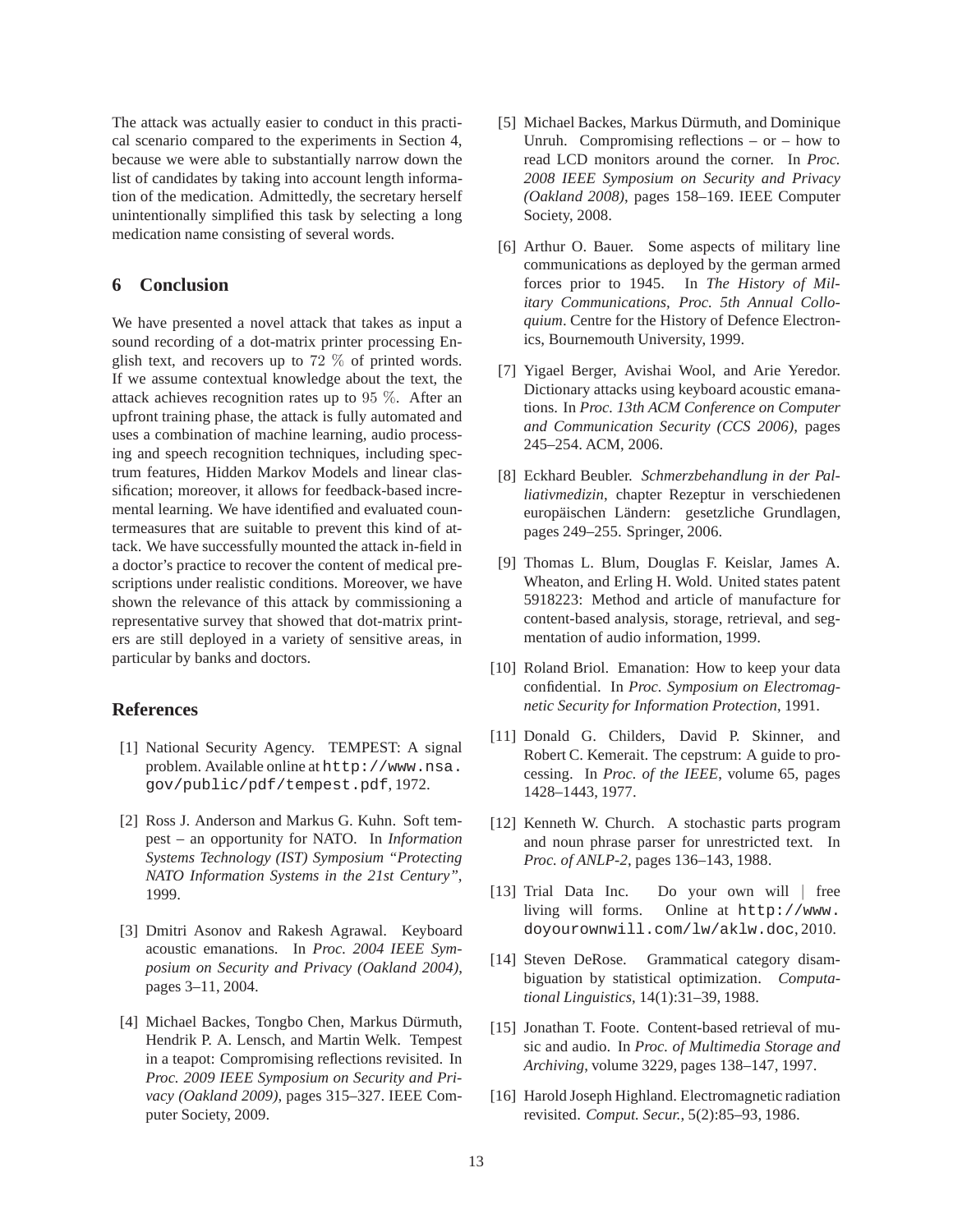- [17] Frederick Jelinek. *Statistical Models for Speech Recognition*. MIT Press, 1998.
- [18] Biing-Hwang Juang and Lawrence R. Rabiner. Hidden markov models for speech recognition. *Technometrics*, 33(3):251–272, 1991.
- [19] Markus G. Kuhn. Optical time-domain eavesdropping risks of CRT displays. In *Proc. 2002 IEEE Symposium on Security and Privacy (Oakland 2002)*, pages 3–18, 2002.
- [20] Markus G. Kuhn. *Compromising Emanations: Eavesdropping Risks of Computer Displays*. PhD thesis, University of Cambridge, 2003.
- [21] Markus G. Kuhn. Electromagnetic eavesdropping risks of flat-panel displays. In *Proc. 4th Workshop on Privacy Enhancing Technologies (PET 2005)*, pages 88–107, 2005.
- [22] Markus G. Kuhn. Security limits for compromising emanations. In *Proc. 7th International Workshop of Cryptographic Hardware and Embedded Systems (CHES 2005)*, volume 3659 of *Lecture Notes in Computer Science*, pages 265–279. Springer, 2005.
- [23] Beth Logan. Mel frequency cepstral coefficients for music modeling. In *Proc. 1st International Conference on Music Information Retrieval*, 2000.
- [24] Beth Logan and Ariel Salomon. A music similarity function based on signal analysis. In *Proc. IEEE International Conference on Multimedia and Expo*. IEEE Computer Society, 2001.
- [25] Joe Loughry and David A. Umphress. Information leakage from optical emanation. *ACM Transactions on Information and Systems Security*, 5(3):262– 289, 2002.
- [26] Isoplan :markforschung. Study on the usage of dot-matrix printers. Available Online at http: //dot-matrix-survey.webs.com/, 2009.
- [27] Meinard Müller. *Information Retrieval for Music and Motion*. Springer, 2007.
- [28] Meinard Müller, Frank Kurth, and Michael Clausen. Audio matching via chroma-based statistical features. In *Proc. 6th International Conference on Music Information Retrieval*, pages 288– 295, 2005.
- [29] R. Nag, Kin Hong Wong, and Frank Fallside. Script recognition using Hidden Markov Models. In *Proc. International Conference on Acoustic Speech and Signal Processing*, pages 2071–2074. IEEE Computer Society, 1986.
- [30] Francois Pachet and Jean-Julien Aucouturier. Music similarity measures: What's the use? In *Proc. 3rd International Conference on Music Information Retrieval*, 2002.
- [31] Lawrence R. Rabiner. A tutorial on hidden markov models and selected applications in speech recognition. *Proc. of the IEEE*, 77(2):257–286, 1989.
- [32] Yossi Rubner, Carlo Tomasi, and Leonidas J. Guibas. The earth mover's distance as a metric for image retrieval. *Int. Journal of Computer Vision*, 40(2):99–121, 2000.
- [33] Adi Shamir and Eran Tromer. Acoustic cryptanalysis – On nosy people and noisy machines. Available online at http://people.csail.mit.edu/ tromer/acoustic/.
- [34] Steven W. Smith. *The Scientist and Engineer's Guide to Digital Signal Processing*. California Technical Publishing, 1997.
- [35] Peter Smulders. The threat of information theft by reception of electromagnetic radiation from RS-232 cables. *Computers & Security*, 9:53–58, 1990.
- [36] Wim van Eck. Electromagnetic radiation from video display units: An eavesdropping risk? *Computers & Security*, 4:269–286, 1985.
- [37] Andrew J. Viterbi. Error bounds for convolutional codes and an asymptotically optimum decoding algorithm. *IEEE Transactions on Information Theory*, 13(2):260–267, 1967.
- [38] Wikipedia. Printer (computing) wikipedia, the free encyclopedia. Online at http: //en.wikipedia.org/w/index.php? title=Printer\_(computing)&oldid= 247592038, 2008.
- [39] Peter Wright. *Spy Catcher: The Candid Autobiography of a Senior Intelligence Officer*. Viking Adult, 1987.
- [40] Kisun You, Jike Chong, Youngmin Yi, Ekaterina Gonina, Christopher Hughes, Yen-Kuang Chen, Wonyong Sung, and Kurt Keutzer. Scalable HMM based inference engine in large vocabulary continuous speech recognition. *IEEE Signal Processing Magazine*, 2010.
- [41] John Young. How old is tempest? Online response collection. Online at http://cryptome.org/ tempest-old.htm, February 2000.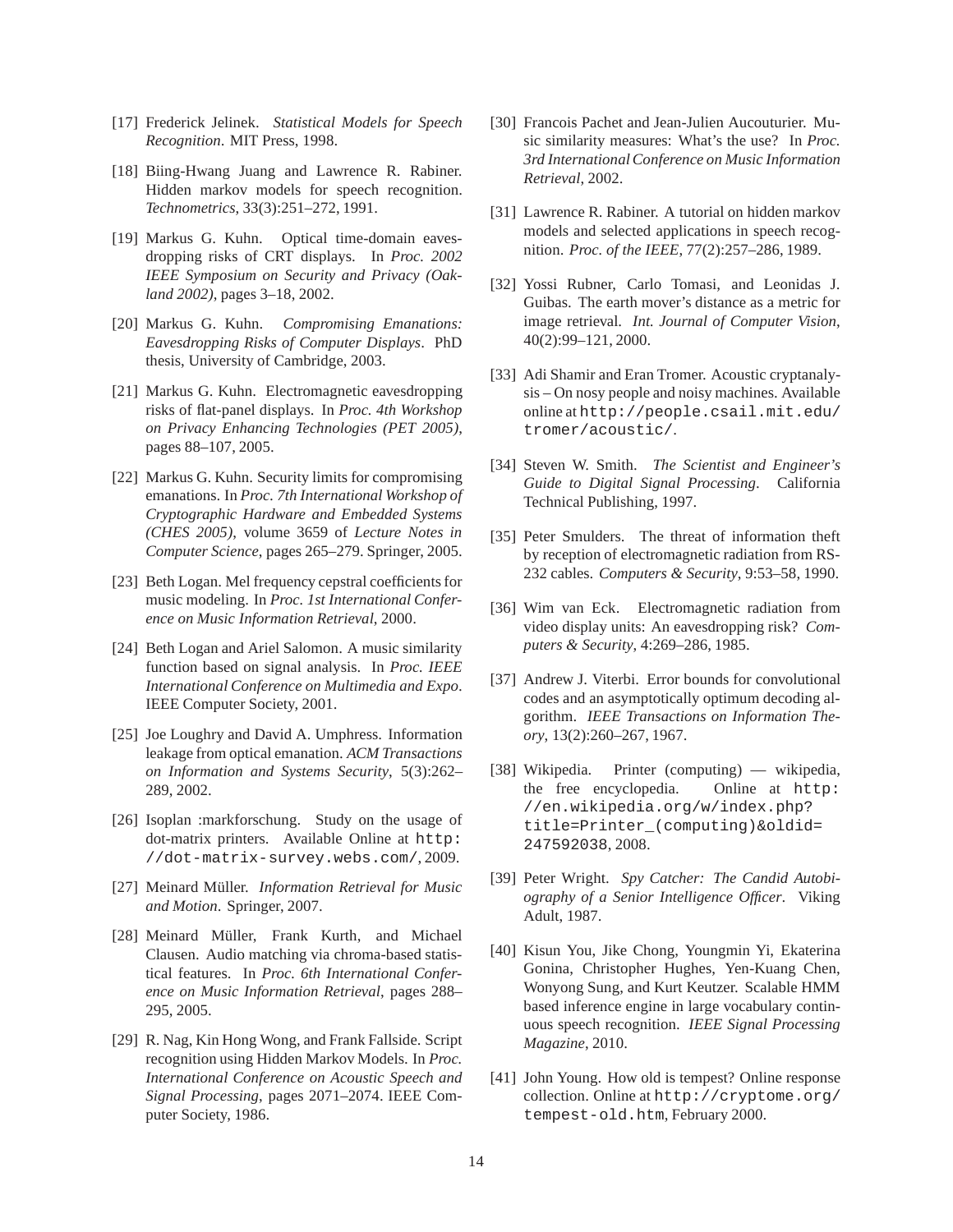[42] Li Zhuang, Feng Zhou, and J. Doug Tygar. Keyboard acoustic emanations revisited. In *Proc. 12th ACM Conference on Computer and Communication Security (CCS 2005)*, pages 373–382. ACM Press, 2005.

# **A Example Text Recognition with General-purpose HMM Post-processing**

In the following we give an excerpt of the text on printers [38], see Section 4.2, to demonstrate the reconstruction.

### **A.1 The original text**

First, we give the original text.

In computing, a printer is a peripheral which produces a hard copy (permanent human-readable text and/or graphics) of documents stored in electronic form, usually on physical print media such as paper or transparencies. Many printers are primarily used as local peripherals, and are attached by a printer cable or, in most newer printers, a USB cable to a computer which serves as a document source. Some printers, commonly known as network printers, have built-in network interfaces (typically wireless or Ethernet), and can serve as a hardcopy device for any user on the network. Individual printers are often designed to support both local and network connected users at the same time.

## **A.2 Output of the reconstruction without HMM-based post-processing**

Next, we give the reconstructed output without HMMbased post-processing. Recognition rate: 69 %.

In computing, a printer in 5 peripheral which produces 3 hard body (permanent human-readable text and/or graphics) of documents status in electronic form. usually 20 physical print media Such 30 pages or transparencies. Many Printers are primarily used go local peripherals, end are attached go A printer could or, in most newer printers; = USB cable go A computer which

served de = document source. name printers, commonly known go network printers; have built-in network interfaces (typically wireless As Ethernet), god way serve As = hardcopy device for out year we who network. Individual Printers use often designed 30 support born local god network connected users go too name time.

# **A.3 Output of the reconstruction with general-purpose HMM-based postprocessing**

Finally, we give the reconstructed output after applying the HMM-based post-processing using a generalpurpose corpus. Recognition rate: 74 %.

in computing a printer in a peripheral which produces a hard body permanent human-readable text and/or graphics of documents source in electronic form usually as physical print media such as pages or transparencies many printers are primarily used go local peripherals end are attached go a printer could or in most newer printers a usb cable go a computer which served de = document source some printers commonly known go network printers have built-in network interfaces typically wireless as ethernet god way serve as a hardcopy device for out year we who network individual printers use often designed so support born local god network connected users as too some tree

# **B Example Text Recognition with Domainspecific HMM Post-processing**

In the following we illustrate the recognition of an excerpt of a living-will declaration [13], see Section 4.2, to illustrate the domain-specific post-processing.

## **B.1 The original text**

First, we give the original text.

ADVANCE HEALTH CARE DIRECTIVE INSTRUCTIONS: This form lets you give specific instructions about any aspect of your health care. Choices are provided for you to express your wishes regarding